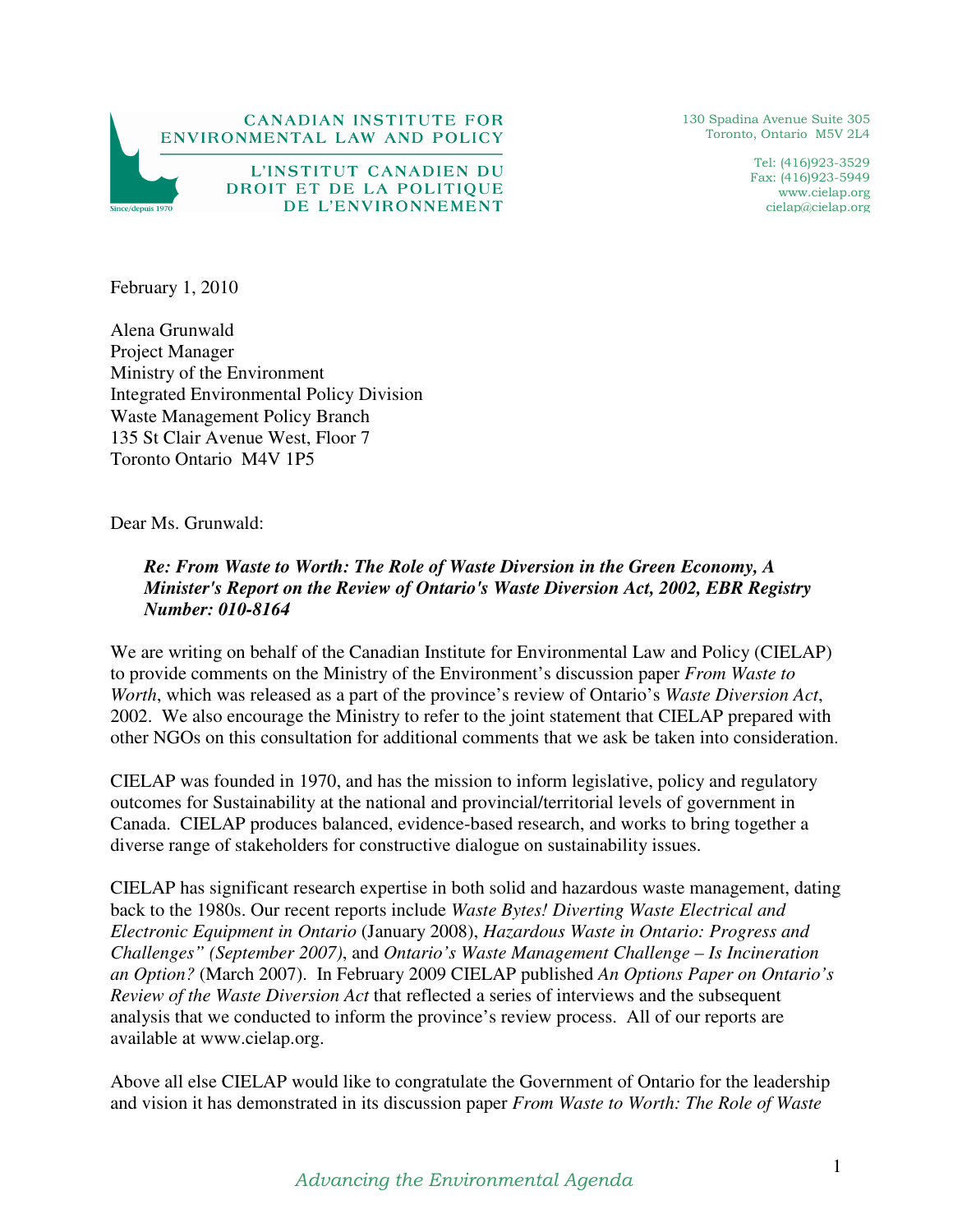*Diversion in the Green Economy*. We applaud that the province is developing a framework intended to: advance sustainable production and consumption; establish a culture of waste diversion in the province; support the development of a green economy; reflect the true costs of waste disposal; and transform our conceptualization of materials from waste to worth. Advancing these concepts will move us towards a more sustainable society and we encourage the government and all parties to continue to use these concepts to inform each stage of the development of the new waste regime.

We are pleased to provide the following comments and recommendations under the categories provided in *From Waste to Worth*.

# *Outcomes and Principles for Change*

CIELAP fully supports the need to develop a common understanding including broad outcomes and principles to guide changes to Ontario's waste diversion framework.

- We agree with the identified principles of responsibility, flexibility, accountability, transparency, competition and predictability. It is important to note that, in addition to the benefits listed in the report, competition can also drive environmental benefits and should be supported by measures that require the full costs of waste disposal to be accounted for.
- We support the four broad outcomes identified in the Minister's Report. However, we would like to see the outcome of increased waste diversion reflect principles of sustainable consumption and production – i.e. that Ontario's waste diversion framework encourages less waste to be produced in the first place rather than simply aiming to divert waste that has already been produced.
- We also submit that the broad concept of sustainability, which includes each of the pillars of economy, environment and society, should be encouraged by Ontario's waste diversion framework. As such, the government may wish to include this explicitly as one of the waste diversion framework's outcomes. Such a statement will provide greater incentive for the framework to encourage health considerations, green jobs, and other priorities essential to a more sustainable society.

# *Outcomes-based Individual Producer Responsibility*

CIELAP commends the government for using an extended producer responsibility framework to make individual producers fully responsible for the diversion of their share of designated materials sold in Ontario.

- We are pleased that the government is proposing to require producers to be responsible for materials sold in both the IC&I and residential sectors.
- We support that individual producers be made responsible for their requirements rather than making a collective responsible and we agree that individual producers be given flexibility for how they meet these requirements.
- We encourage the government to clarify the anticipated intentions of using an EPR framework so that the framework can be developed to truly meet these aims (i.e. is it to secure financial resources for material diversion, ensure that waste is properly dealt with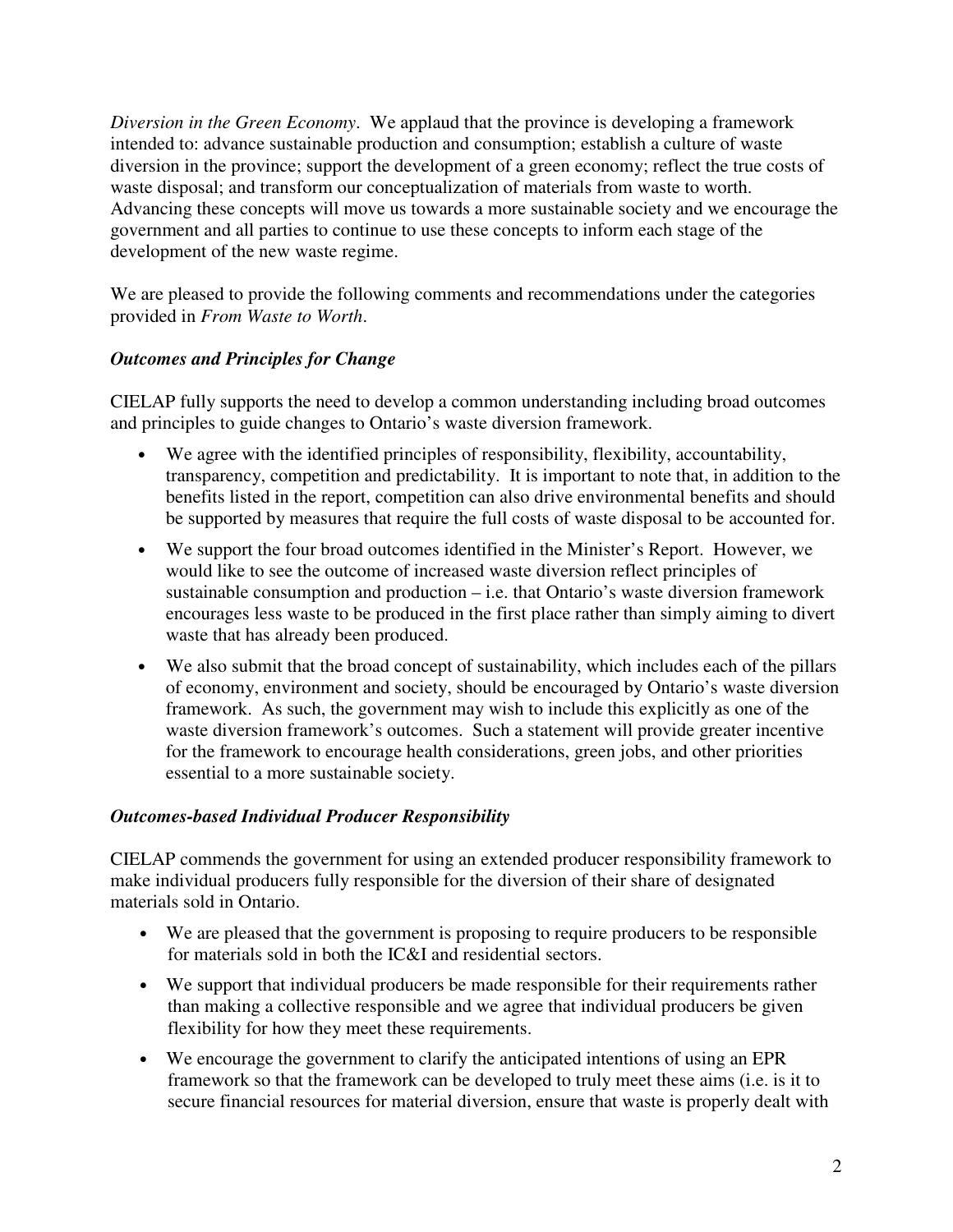at its end of life, improve product design, or a combination of these among other intentions).

• We would like to see the EPR framework encourage mechanisms to shift consumption patterns to ones that are more sustainable in addition to addressing production.

### *Clarify the Concept of Diversion*

CIELAP is pleased that the Minister's Report emphasizes the importance of clarifying the concept of diversion and we strongly encourage that a new a waste diversion framework should continue to prohibit programs from promoting the burning, landfilling or land application of designated material.

- We strongly support that burning waste should not count as diversion.
- The Ontario government should proceed with caution if it intends to support the use of incineration, and should only consider its use in Ontario for truly residual waste after a strong and effective waste diversion program has been established in the province, and relevant technologies have been clearly shown to be safe. For more information on CIELAP's perspective on this issue, please see our 2007 report, *Ontario's Waste Management Challenge – Is Incineration an Option?*, available at www.cielap.org.

### *Requiring More Diversion: A Long-Term Schedule*

CIELAP is pleased that the Ministry has proposed a long-term schedule to provide greater certainty of what producer requirements are to be put into place. This will allow affected parties to plan appropriately and to make needed investments in reuse and recycling infrastructure. We are also pleased that the Ministry is considering the use of other supporting tools including disposal bans and levies.

- CIELAP generally supports the report's proposed long-term waste diversion schedule and we are glad to see key materials included in this list. We are pleased that these programs will include materials sold into both the IC&I and residential sectors. We would, however, encourage that the government strive to put in place a program for branded organics sooner than the proposed five-year timeframe.
- While other organic materials will not easily fit into an EPR framework we strongly ask that the province put measures in place to develop diversion programs for organics. This could involve requiring major organics producers to pay for their portion of the organics materials put on the market or using levies or other revenue streams to support diversion of this material stream. As organics make up such a large component of the waste stream, successful waste diversion programmes in other jurisdictions have tended to include a strong organic materials component. Diversion of these materials cannot be ignored simply because they do not fit into an EPR framework.
- We also anticipate that a broader master plan or framework, similar to that developed for Nova Scotia and other jurisdictions, would benefit Ontario to provide direction on waste management. Such a plan would include a vision, priorities, targets, timelines, and a framework for monitoring. An integrated waste management strategy that contemplates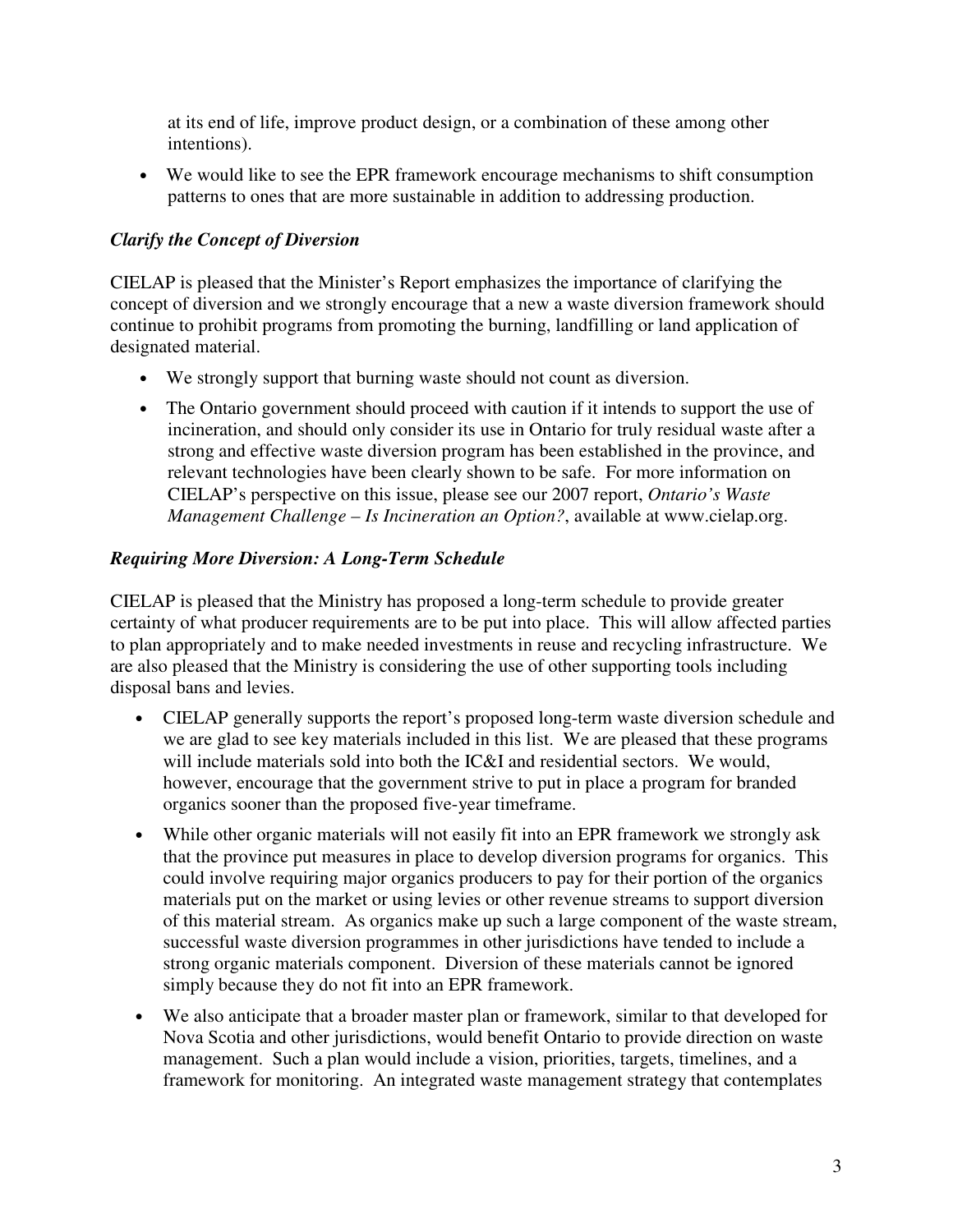environmental, economic and social outcomes, to be revised every few years, would also be of great value in advancing a broader sustainability outcome.

- We are pleased that levies are being proposed for the waste diversion framework as these will help to narrow the gap between the cost of diversion and disposal and shift behaviour toward greater diversion. As proposed by the government, these revenues will increase the province's capacity to reduce waste, increase diversion, strengthen a green economy, and drive innovation. These funds could be used in key areas such as organics diversion and supporting the development of reuse and recycling markets and infrastructure. Nova Scotia's RRFB and its role in providing financial support for innovation and the development of programs to support waste diversion may provide a model for how these revenues can be used.
- It is important that the levy be high enough so as to make diversion financially competitive; however, consideration must be given to mitigating potential negative consequences such as illegal dumping.
- We also support disposal bans to drive diversion. Disposal bans should not be conditional on whether a viable alternative to disposal exists or on whether sufficient processing infrastructure is in place. Bans will help drive the development of alternatives and they will provide greater certainty to promote investment in processing infrastructure.
- We encourage the province to implement its proposal that producers submit a bond as a security when they submit their waste diversion plans.

# *Effective Oversight*

We are pleased that the Minister's Report has proposed clearly delineating the roles of the Minister, Waste Diversion Ontario, and producers and we support the division of responsibilities that has been proposed.

- We agree that the Ministry should maintain overall responsibility for the province's policy framework. We support that the WDO have a strong administrative, oversight and compliance role and it should also regularly monitor and report to the government. WDO and the Ministry will need to be adequately resourced to fulfil their roles. The WDO will also require strong direction and clarity about its roles and responsibilities, commitment to success from the government, and the capacity and authority to penalize and perhaps provide incentives to producers for their performance.
- The selection of the WDO Board of Directors is to be made by the government. This process must be publicly transparent and accountable and not subject to political whim.
- In the past it has been the case that stakeholders have bypassed the WDO to lobby the government directly, leading to hastily made political decisions that have not been in the long-term interest of strong waste management. The new framework should reduce opportunity for political interference.
- We submit that the Ministry should regularly evaluate programs for each of their environmental, economic and social consequences.